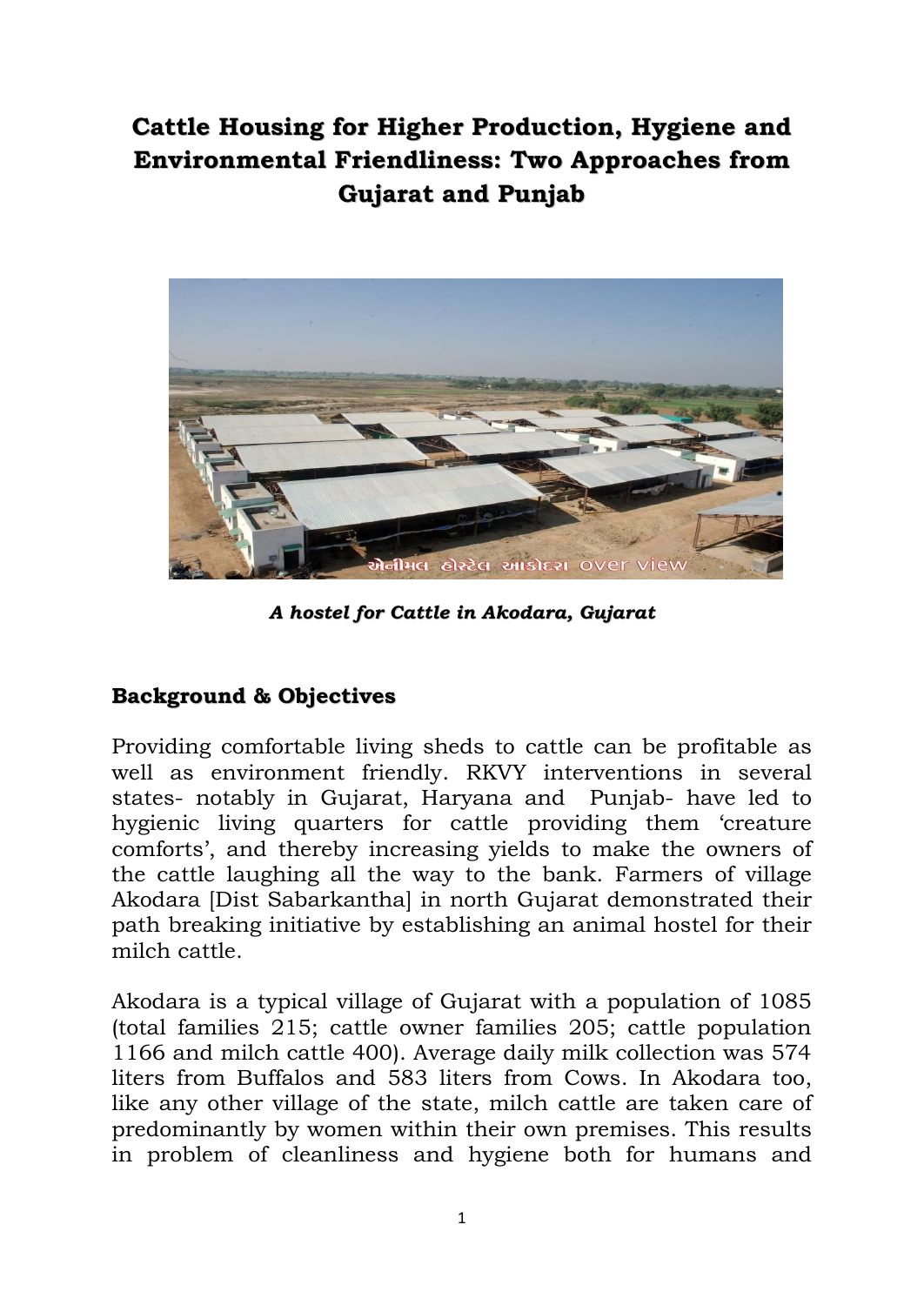animals and practically bonds women to the upkeep of their animals in the house.

In order to alleviate drudgery of women involved in animal care and address the problem of limitation of space available for cattle in-house and lack of hygiene and also to make better use of animal wastes like urine and dung and improve sanitation of village, and for production of gobar gas and vermi-compost for organic farming etc., the Government of Gujarat decided to set up an animal hostel in Akodara during 2008-09.

Punjab, with larger size of operations, adopted a different approach, but with the same objective. Punjab went for a scientifically designed and maintained cattle shed at the farmer's place itself.



*Scientifically designed cattle shed in Punjab*

## **Intervention**

Animal hostel in Akodara was set up at a total cost of Rs. 584.62 lacs with the capacity of 900 animals. It was funded primarily from RKVY to the extent of Rs. 434.62 lacs with contribution by Department of Animal Husbandry from their budget of Rs. 1 lac, by DRDA of Rs. 50 lacs, GEDA of Rs. 49 lacs and people"s own contribution of Rs. 50 lacs.

Animal Hostel has capacity of accommodating 900-1000 cattle in 36 Cattle sheds. The facility also has an elevated water storage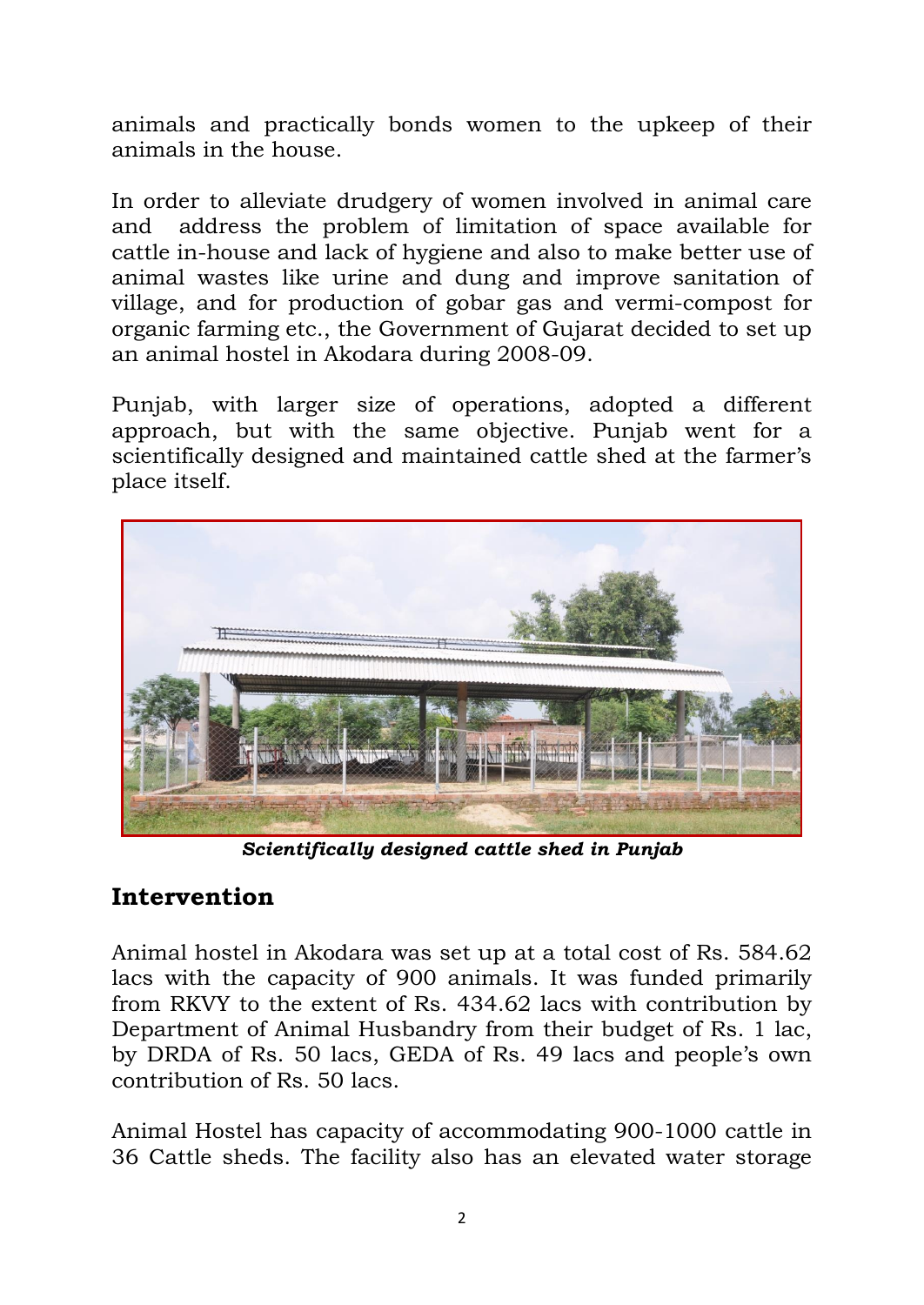tank of 1,00,000 liters, an underground sump of 80,000 liters and three biogas plants of 255 cubic meters' capacity. To provide fodder to animals, fodder cultivation plots measuring 50 ha have been included in the project for fodder production of 3000 tones/year. The facility will also produce 1000 tons/year vermicompost. A system of biometric based animal identification was introduced to streamline the operations.



*An Animal Shed in Akodara Hostel*

The animal hostel is being managed by Akodara milk Cooperative Society. Animal owners arrange green and dry fodder and also contribute Rs 500 per animal per month to the hostel. The concentrates are, however, arranged by the society. Similarly, regular check up of animals' health and artificial insemination is arranged by the Society. Recurring expenses of hostel are met through the income of gobar gas, vermi-compost, and Gaucher development. Income from milk is distributed to the owners of milch cattle on actual basis.

Scientifically designed cattle sheds in Punjab at individual farmer's place were promoted with a financial incentive of Rs.1.50 lac per shed constructed as per approved design with assistance from RKVY. Only those beneficiaries with less than 10 acres of land and maintaining a minimum of 10 milch animals were eligible under the Programme. The scheme is very popular and very useful. It came into operation in the year 2008-09. 1143 sheds have been constructed in the state by middle of 2011-12 with the incentive provided under RKVY. Subsidy to the tune of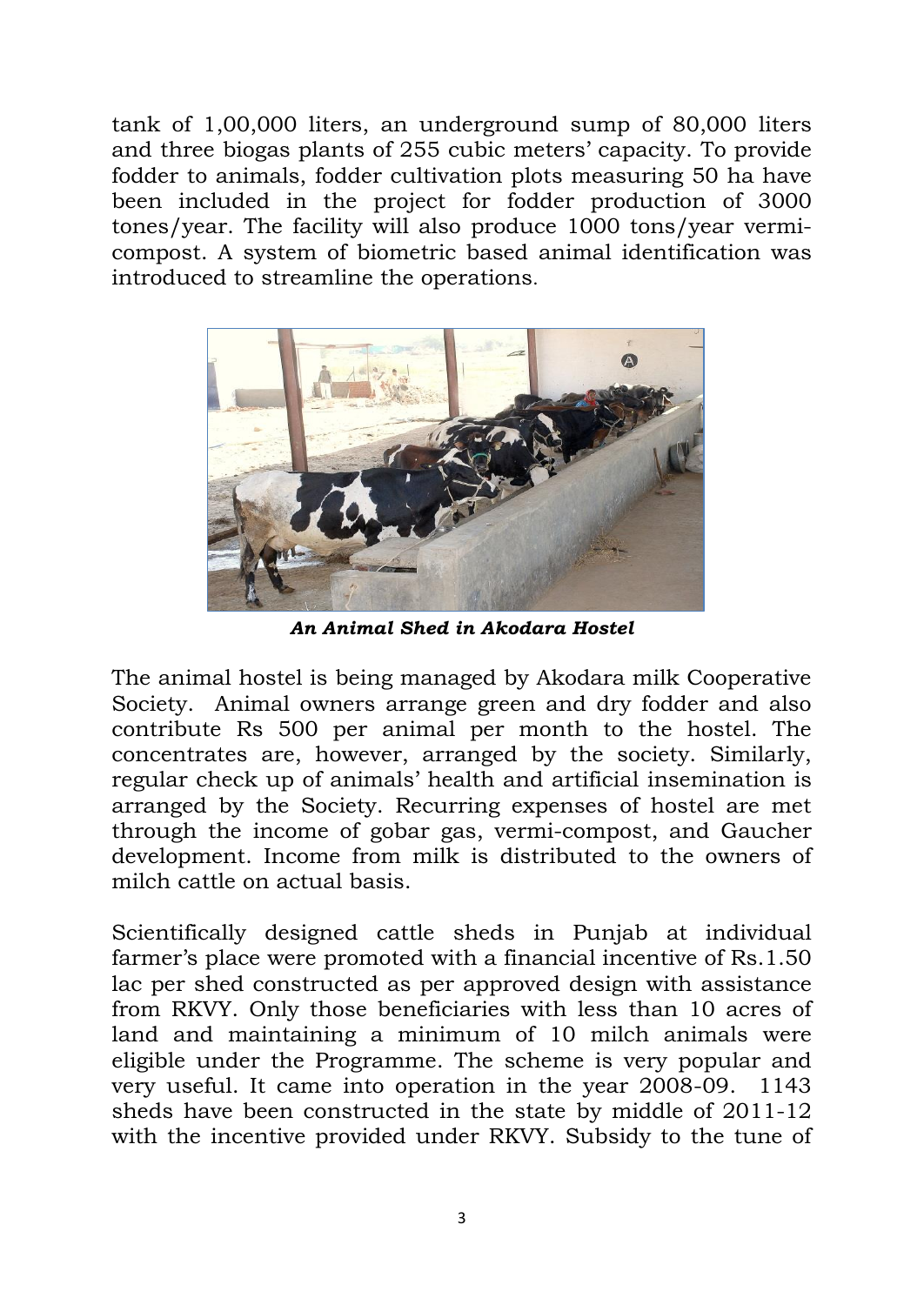Rs. 1700 Lac has been provided to 1143 beneficiaries @ 25% of the cost of the shed subject to a maximum limit of Rs. 1.50 Lac.

## **Outcome**

Establishment of this animal hostel in Akodara has been a resounding success on all parameters. In the first year itself, 90 farmers started keeping 600 of their milch cattle in the hostel. As better supervision and environment was available to cattle in the hostel, quality and quantity of milk production improved. In just one year, milk production increased by 15-20 %. This has also improved the surroundings and hygiene of the Akodara village and households of dairy farmers. Additionally, production of gobar gas and conversion of gobar into compost has reduced deforestation.



It is also expected that the quality of agricultural land will also improve due to non use of chemical fertilizers which is the main cause of soil degradation. To top it all, human health and animal health have improved and also employment generation in the village received a boost. Overall cleanliness in the village has also greatly improved. Being a pro women and pro poor project, it will help in achieving improvement of Human Development indices.

In the true sense, the Animal Hostel in Akodara is a unique concept of integration and participation of People-Public-Participation. A wonderful collaborative model with participation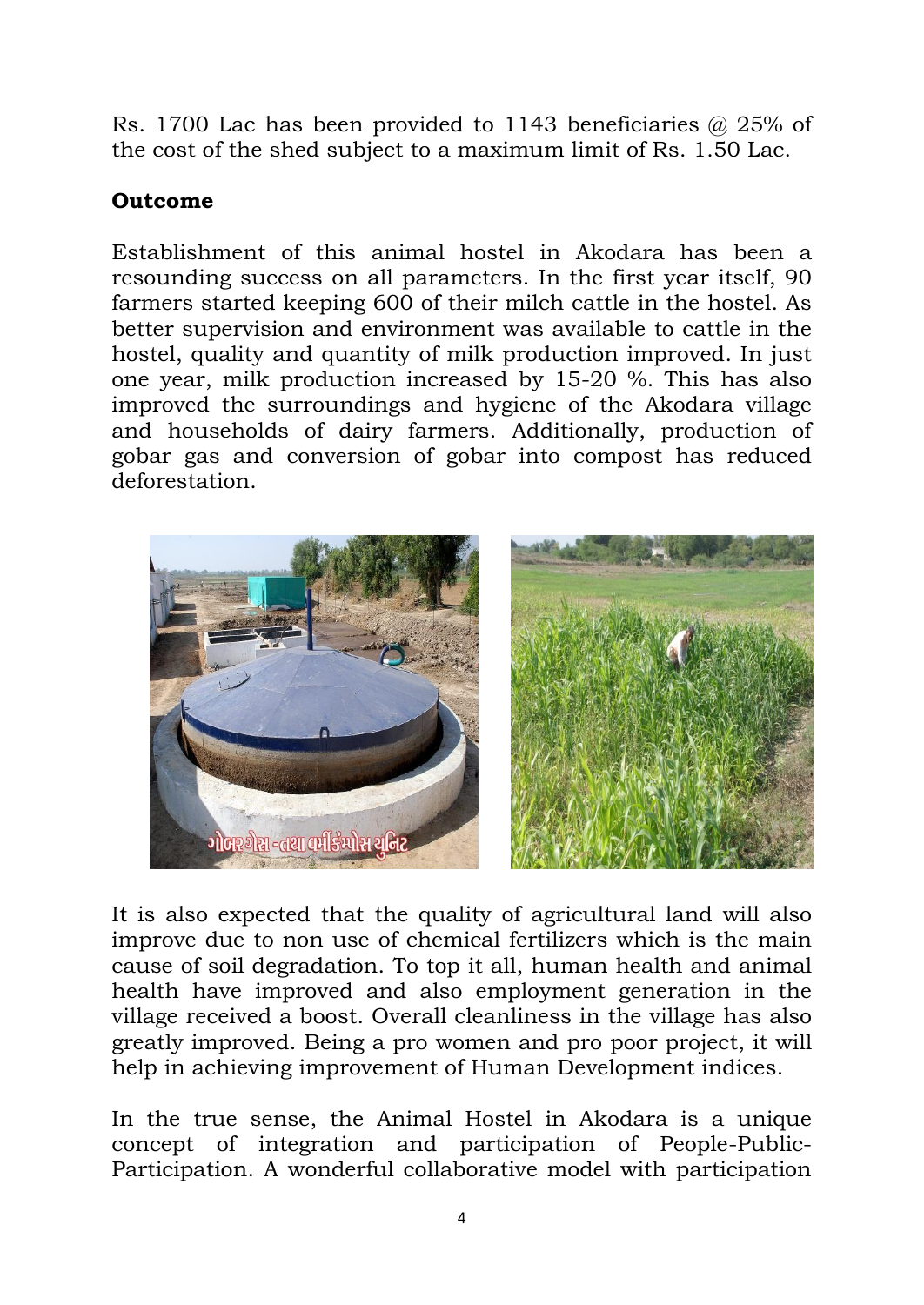of cattle owners of village, Akodara for keeping their milch cattle in the hostel, Govt. of Gujarat for playing a lead role in bringing up the hostel, Sabarkantha district Milk Co-operative Union, Village Milk Co-operative Society, Akodara Gram Panchayat and Govt. of India, Rashtriya Krishi Vikas Yojana for grant in aid.

Sh. Ganpatibhai Prajapati (animal owner) expressed his sentiments:

"Due to lack of space, I could not maintain more number of milch cattle. Now, I have purchased more animals, and kept them in the hostel and consequently I am earning more from them."

Cattle Housing scheme has changed the dairy scene in Punjab as well. Dairy farmers, due to the incentive available under the scheme, have started investing on animal housing which was hitherto ignored. They have now understood the importance of this component. The modern cattle shed save the milch animals from extreme hot weather. There is a discernible difference in the temperature inside and outside the shed, and the productivity of milch animals has increased.

Harjit Singh proclaims he is fortunate that he undertook to build a modern cattle shed with the financial incentive under Rashtriya Krishi Vikas Yojana. He got the information about the new design of the shed and the incentive available through the block level camps organized by the department.